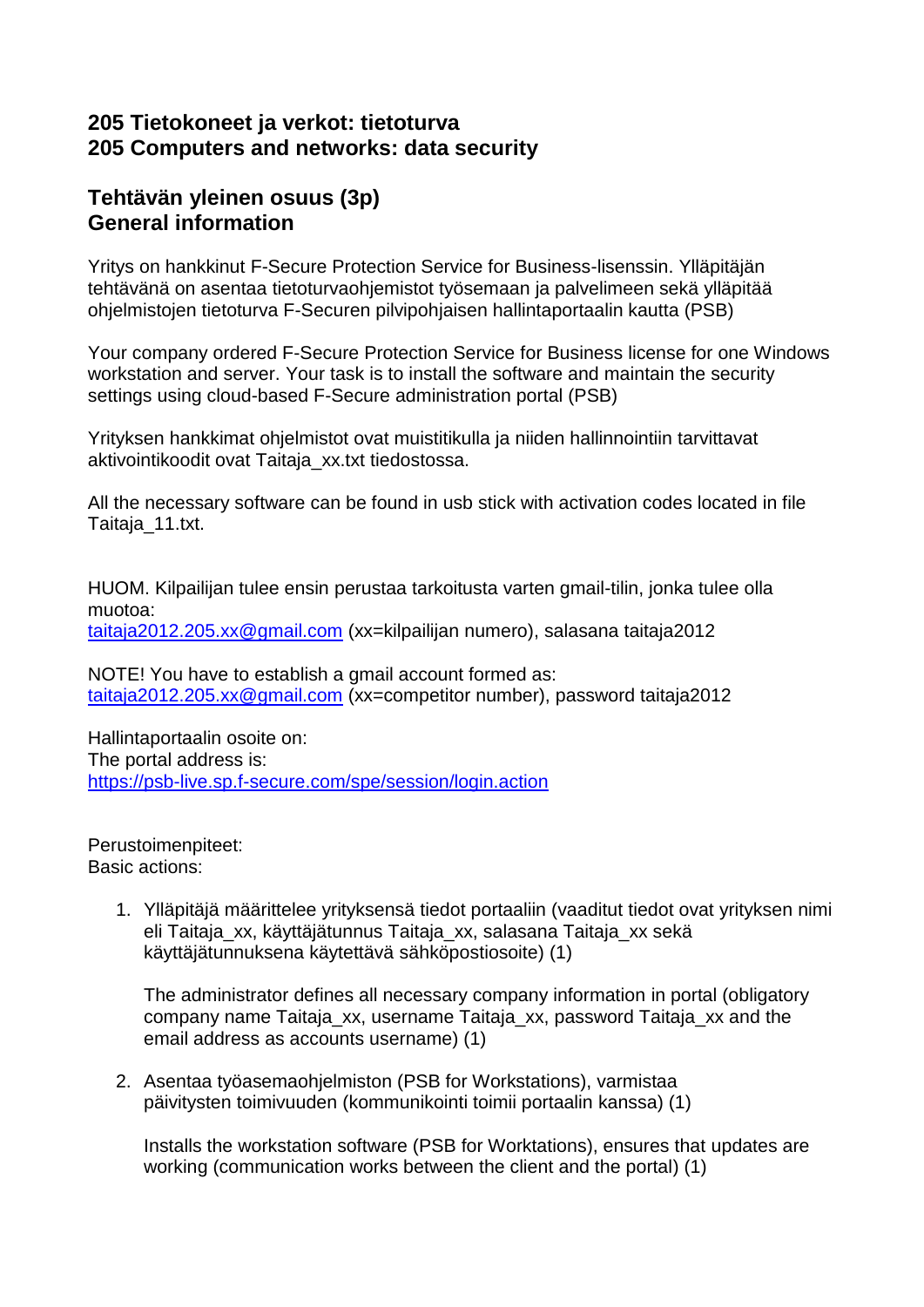3. Asentaa palvelinohjelmiston (PSB for Windows Servers), varmistaa päivitysten toimivuuden (kommunikointi toimii portaalin kanssa) (1)

Installs the server software (PSB for Windows Servers), ensures that updates are working (communication works between the client and the portal) (1)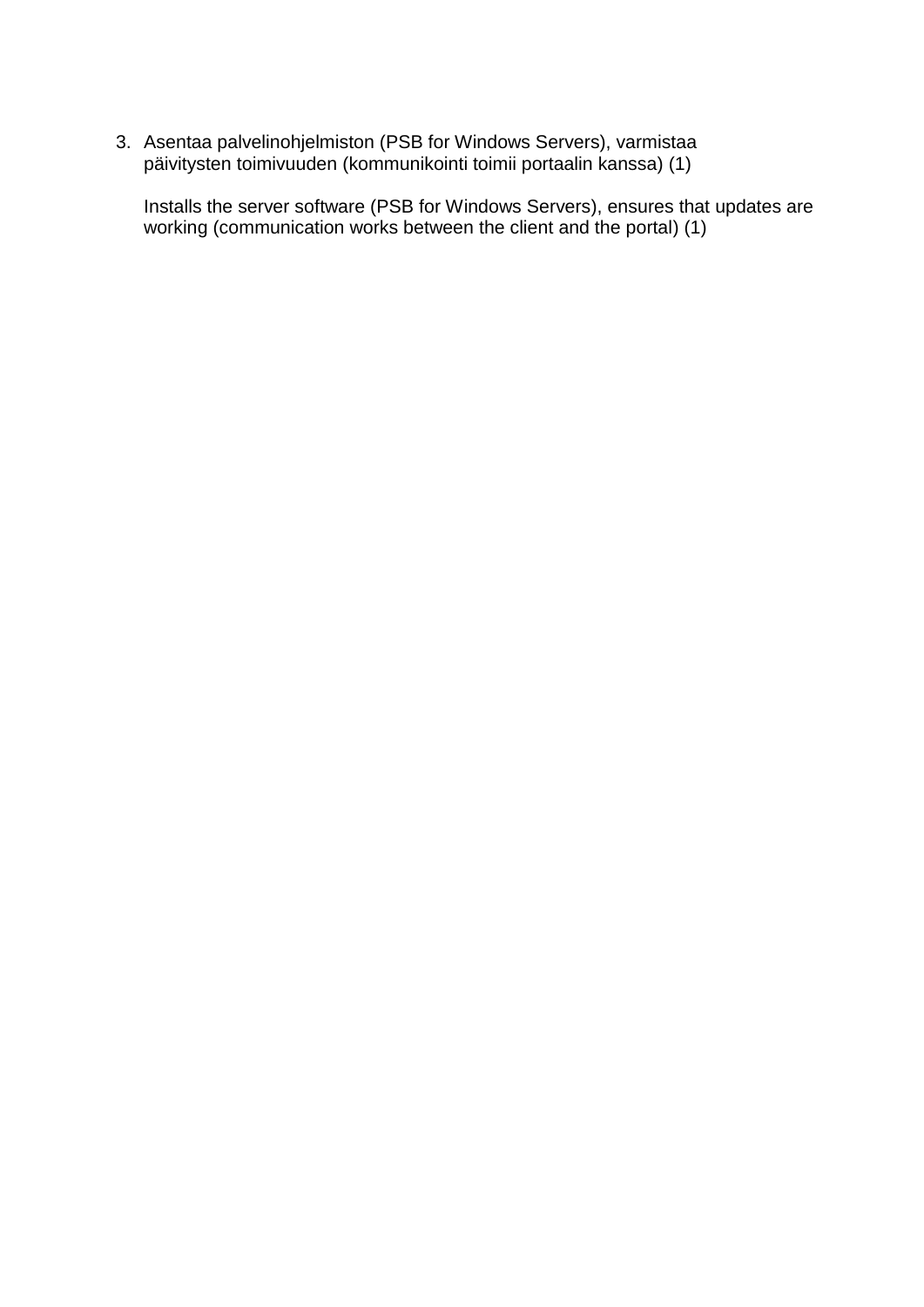## **Työaseman tietoturva-asetukset (6p) Security policies for worktations(6p)**

1. Palomuurisäännöt tehdään perustuen Open Office-profiiliin (nimeä uusi profiili Office\_rdp\_share). Työasemiin voi ottaa yhteyttä etätyöpöytäohjelmalla (rdp). Vihje: Firewall Services sisältää valmiita määrityksiä eri käyttötarkoituksiin kuten palvelumäärityksen rdp:lle. (2)

Firewall rules will be defined using Open Office profile (new profile named as Office\_rdp\_share). Rdp are used for remote connections. Hint: there are several pre-configured services available for different purpose like remote control in Firewall Services section. (2)

2. Työasemien pitää voida jakaa levyä ja kirjoittimia ollessaan paikallisverkossa (lähiverkkomaskista käytetään nimitystä [myNetwork] palomuurisäännöstössä) (1)

In local office network (network mask naming convention as [myNetwork]) local disk sharing and printer sharing should be possible. (1)

3. Käyttäjä ei saa kytkeä reaaliaikaista virustorjuntaa ja palomuuria pois päältä. (1)

For security reasons users are not allowed to switch off the real-time virus protection of firewall services. (1)

4. Selaussuojauksen ja hakukonetulosten mainetarkistus on oltava päällä, lisäksi käyttäjä ei saa päästä estetyille sivuille (1)

The browsing protection and the reputation service for search engines and webmail must be switched on, the user not allowed to continue to blocked pages (1)

5. Määritä, että virushälytyksistä lähtee sähköposti osoitteeseen [ekitestaus@gmail.com](mailto:ekitestaus@gmail.com) (1)

Define that virus alerts are delivered to email address [ekitestaus@gmail.com](mailto:ekitestaus@gmail.com) (1)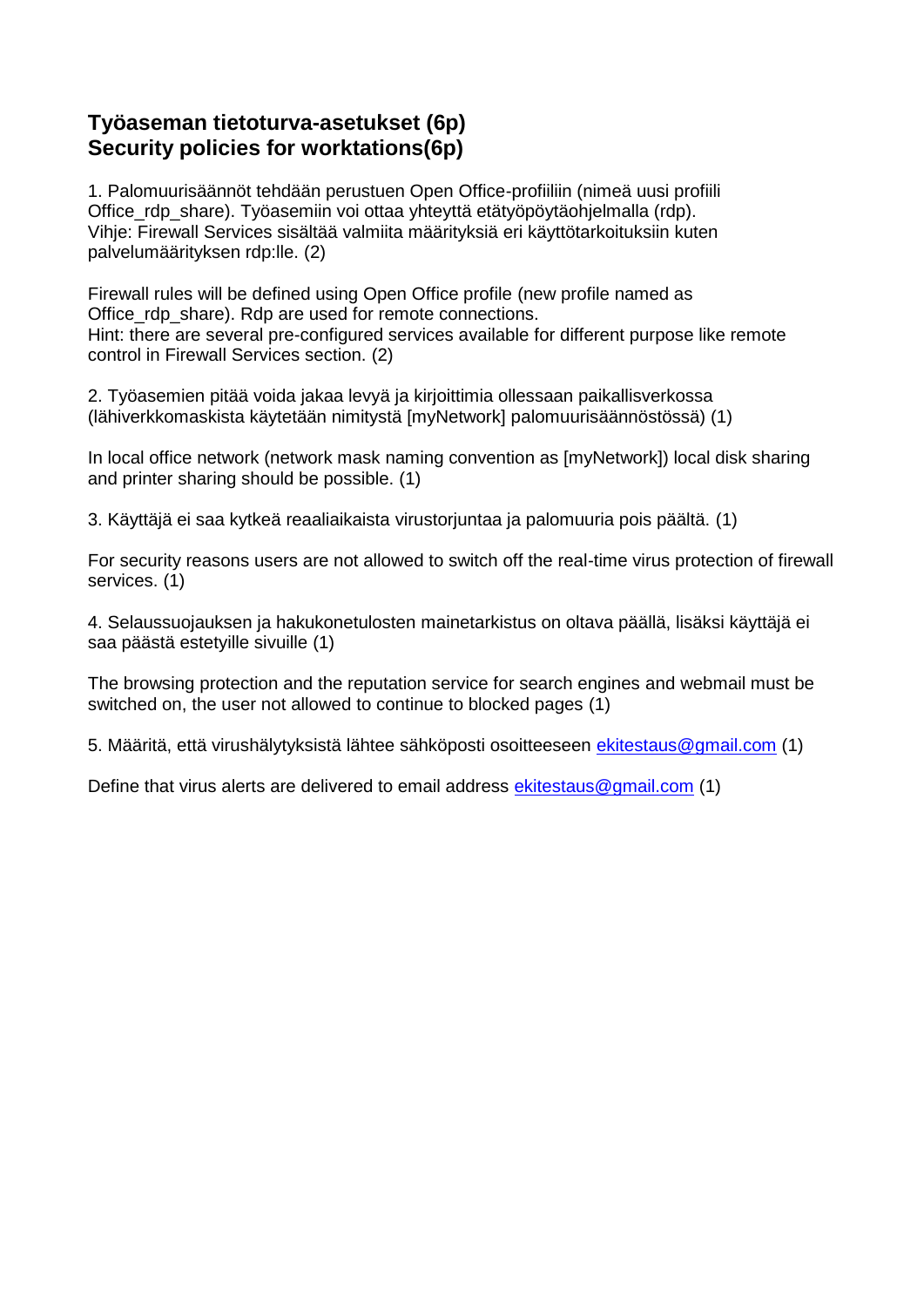# **Toiminnan varmistus (2p) Functionality checklist (2p)**

1. Mene työasemalla verkko-osoitteeseen eicar.org ja lataa sieltä eicar.com-testaustiedosto.

In workstation just browse to eicar.org and run eicar.com

2. Tee sama testi palvelimella käyttäen eicar.zip-tiedostoa

In server use eicar.zip instead

3. Jätä portaali auki profiilieditorin tartunnat-välilehdellä. (1)

Please leave the portals Infections-tab opened (1)

5. Lopuksi tarkista, että työasemassa ja palvelimessa on ajantasaiset tunnisteet, jätä käyttöliittymän lisäasetukset välilehti näkyviin (1)

The last one, please check that the virus definitions are up-to-date leaving the user interface advanced settings open both in workstation and server. (1)

Muista, että työaseman ja palvelimen pollaus hallintaan on oletuksena 60 minuuttia. Pollauksen voi myös tehdä käsin.

Please remember that the default polling interval between the client and portal is 60 minutes. Polling can be done also manually.